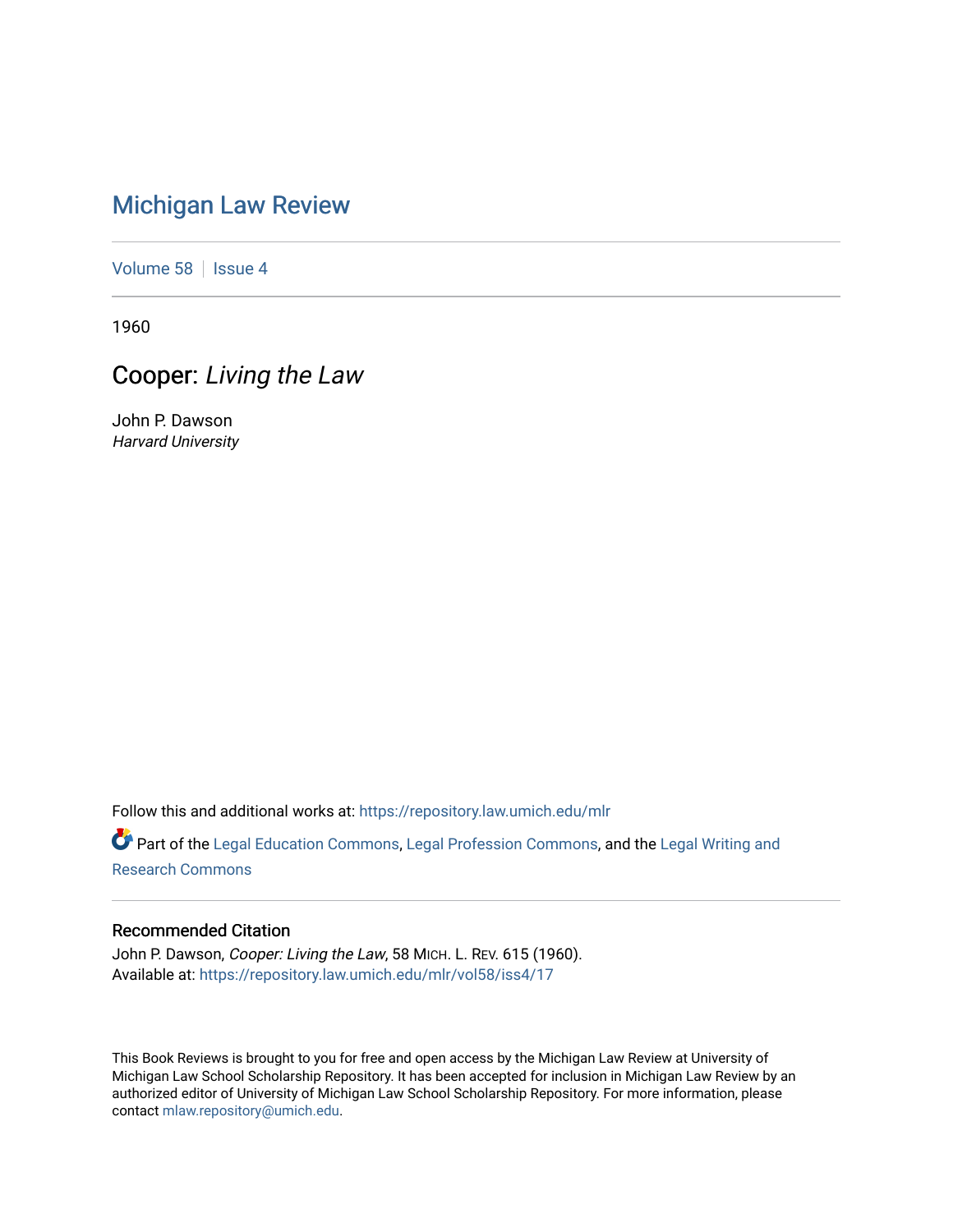#### RECENT BOOKS

LIVING THE LAW. By *Frank E. Cooper*. Indianapolis: The Bobbs-Merrill Co. 1958. Pp. xv, 171. \$7.50.

There is now a considerable literature written with the object of giving background and some sense of direction to law students. Most 0£ it is addressed to students in school, especially to the first-year beginners, the most frustrated and forlorn of all. There have been some books written for the post-graduate learner, who in his start in law practice needs guidance of a different kind. The chief novelty in Professor Cooper's handbook is that it is addressed to both audiences and makes the drama into a continuous performance. In his own words, he aims "to explain how the lawyer uses his law school training in his professional work; andthis is the important part-how you can get the most out of your law school work to prepare yourself for your career at the bar." (Preface, p. vii)

There are few persons as well equipped as the author to undertake such a task. In twenty-five years of successful law practice he has established a high reputation for professional competence. He has also given much time and thought to problems of legal education. He has not only taught for years courses in administrative law and joined with Dean E. Blythe Stason in preparing a casebook in this subject *[The Law of Administrative Tribunals* (1957)], but he has also given instruction in Legal Writing-a subject that in most law schools is still highly experimentaland has written a book on this subject too *[Effective Legal Writing* (1953)]. Among law school teachers he is best known for his book, *Administrative Agencies and the Courts,* published as part of the series of Michigan Legal Studies in 1951. He has thus proved his versatility as scholar, teacher, and successful practitioner. The present handbook reveals that he has also given much time, in reading and thought, to the interrelations of all three kinds of experience acquired in an exceptionally varied and active life.

Two qualities of the author that appear most notably are enthusiasm and humor. It is plain to any reader, on every page, that the author has found his life in the law to be exciting, interesting, full of novelty and surprises-exacting too but worth all the effort that first-class performance demands. It is worth the effort because lawyers can contribute in so many ways, through so many different skills that reinforce each other, and because the contributions are crucial in a society whose main reliance is on private initiative. But in making all this abundantly clear, the author resists the temptation that some have felt to make lawyers into moral giants. Lawyers are endowed, like others, with consciences. They are trusted by others more than most men are. But they can nevertheless do silly things. The lawyers and judges who appear in these pages are human beings who are subject to the usual human impulses and who often find themselves much embarrassed by the usual human oversights. There are many drily humorous comments like the one that appears (p.158) after suggesting that in the trial of cases Chautauqua styles of oratory are now outdated: "The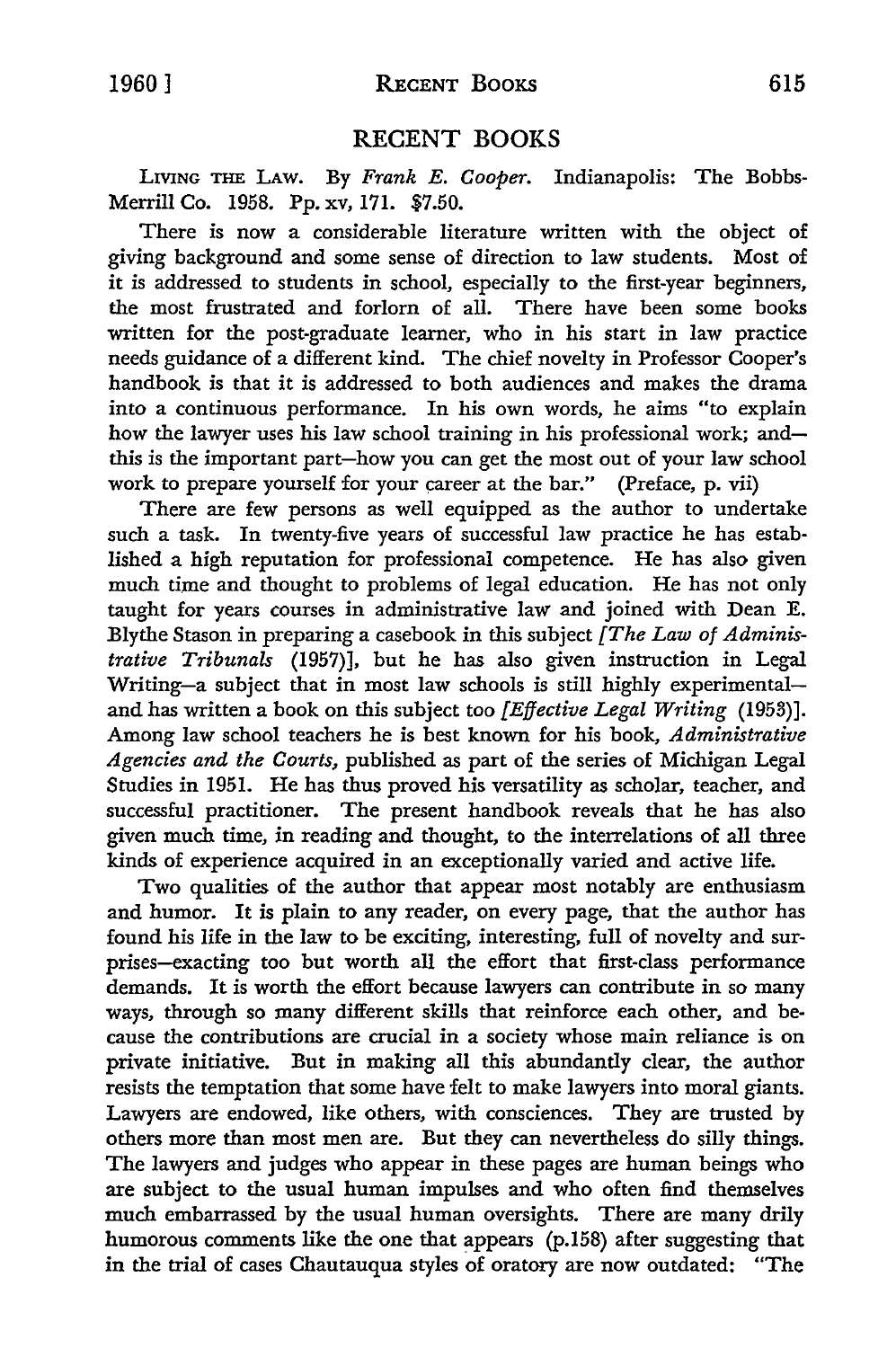judges seek to set a tone of quiet efficiency, assuming that lawyers, like boats, toot loudest when in fog." The pervasive humor of the book and the homeliness of some of the illustrations help to make it most readable.

The style of writing is likewise simple, direct, and unpretentious. In his courses and in his book on legal writing the author has tried for years to publish the message that this is the way lawyers should write-simply, directly and without pretension. He has learned his own lessons well. Many of the ideas dealt with are complex and basic. The author, if he wished, could no doubt be as abstruse as others have been in discussing them. But he lays great stress on economy-economy not only in the volume of words employed but in the demands made on the reader. As numerous quotations and references show, the apparent simplicity is somewhat deceptive. A hasty reader will not discover how much thought and reading are here condensed. It is a considerable achievement to maintain, in matters of real complexity, an almost conversational style.

Among all the interwoven themes there is one that recurs so often as to become a thesis-the importance to lawyers of the *facts.* The need to discover all relevant facts, the immense difficulties that the search en- , counters, the skill required in organizing and presenting them-on these topics the author is eloquent, insistent, and emphatic. He presents this thesis at an early stage ( chapters III and IV) in discussing the canned and bottled version of the facts that law students encounter through their concentration on appellate court opinions. His discussion here is first directed to the importance and difficulty of the distinction between law and factan issue to which the attention of first-year students is presumably directed at an early stage. But he quickly moves on to describe the elaborate process of sifting and elimination while a litigated case progresses to its assumed destination, decision by an appellate court. This court will state the facts that *it* considers established, marshalled in such a way as to make the court's conclusion seem just if not inescapable. The author rightly emphasizes the usefulness of dissenting opinions in revealing that the statement of facts in appellate opinions is not only the product of a special art but another form of advocacy.

To illustrate the process of sifting and elimination the author sets out at length an imaginary case, prepared to imitate an actual case. The pleadings, the testimony of the parties, the trial court's opinion and the ultimate decision by the appellate court show the range of choice that is open to each of these participants and the crucial effects of selection and emphasis, among facts that are not seriously disputed. In the following chapter (V) a similar technique is used in discussing the related problem of determining the issues presented for decision-in the author's words, "the lens through which the case is examined." The lens moves around over the landscape of facts, the angles of refraction shift, and the focus changes, with startling effects on the outcome. The author's thesis as presented in these sample cases is certainly not exaggerated and the cases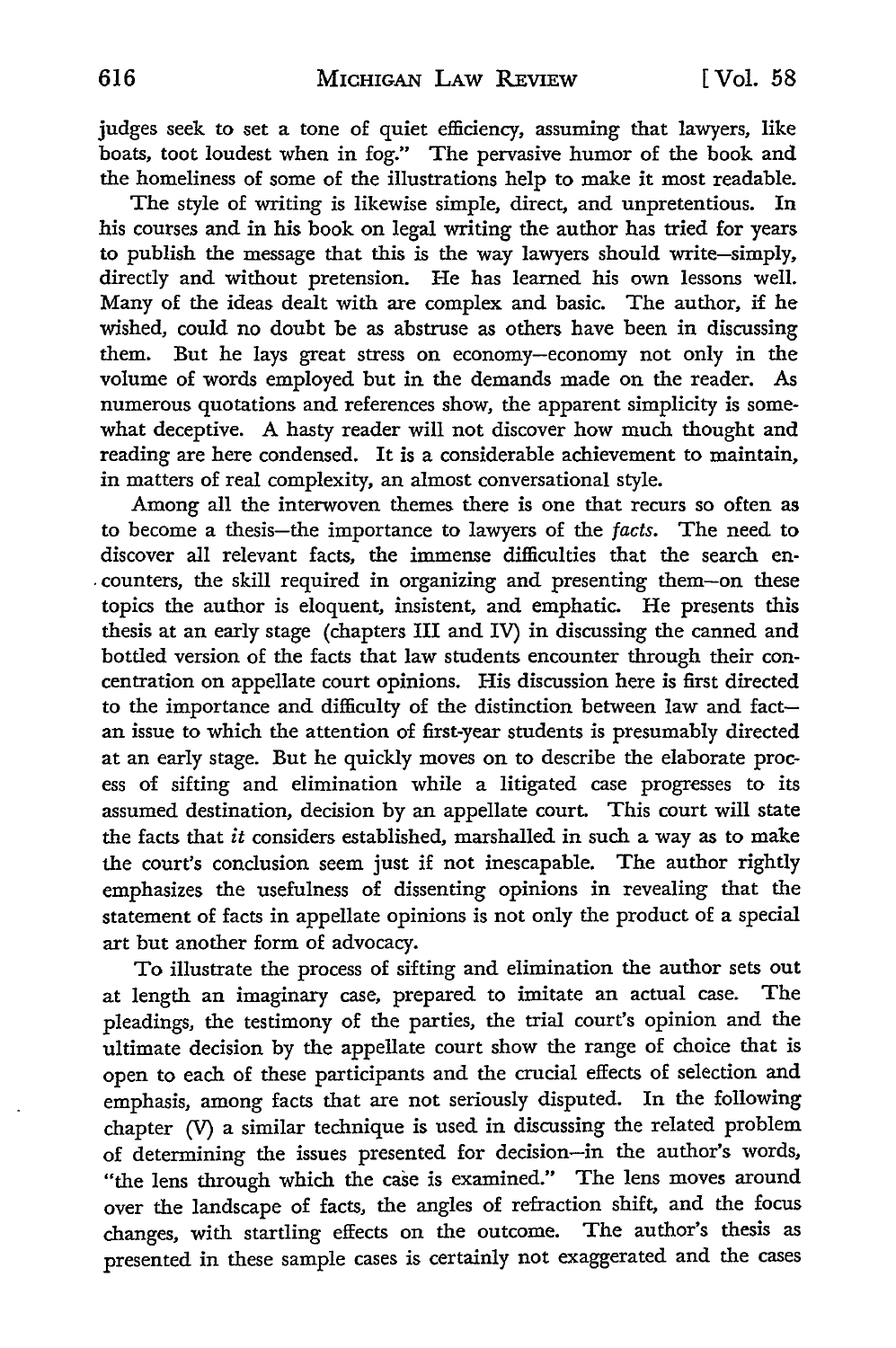are skillfully prepared. Any student reading them over with care, several times, is not likely to forget their message.

As to the remedy for the condition described-the great stress in law schools on appellate court opinions-Mr. Cooper does not propose any radical reforms. On the whole I have the impression that he accepts the methods and materials of modem law school instruction as the best that are presently available. His book is written with the object of showing that skill in the analysis of appellate court opinions is only one of the skills needed by the practicing lawyer. Unlike some recent, hostile critics he does not urge any great extension of "how to do it" instruction in law schools. Indeed, in later sections of the book he makes it clear that the ability to predict the outcome of litigated cases is an essential part of any lawyer's equipment, that enlarging and refining it will be a main objective in his "continuing education," (p. 70) and that in this process he will be repeating and building on his law school experience. As to the remedy of the student while still confined to the law school, Mr. Cooper suggests in effect that the remedy lies chiefly with each student himself, by reminding himself always of the selection process that has preceded in appellate cases, by considering the factors that could have influenced the choices that had already been made, and by conscious attention at all times to the effects of shifting the focus of attention among the potentially relevant facts.

Some of this process of analysis is of course a standard feature of the work in any well-run law school. But Mr. Cooper's argument serves as a reminder that questions debated by law school teachers for at least thirty years are not much nearer ideal solutions than they were when the debates began. Can more be done to bring home day by day the depth and complexity of the processes by which litigation extracts the decisive elements from the raw material of human disputes? Is it possible to disclose the many factors, often unacknowledged, that have influenced choice or that should, if they have not? Would law schools do a better job if they did not have readily at hand, in the law reports, such an abundant intellectual food supply already processed, packaged and wrapped? All these familiar questions are raised again, insistently, by the argument here presented. An important purpose of the book is to provide some needed corrective, as indeed it will to those who read it attentively. The question remains whether more is not needed in the day-to-day work of the law schools.

Most law teachers nowadays would concede that the traditional emphasis on opinions of appellate courts has also meant neglect of other rule makers, such as legislatures and administrative agencies. To provide a corrective in these respects the author includes chapters on the interpretation of statutes and on administrative adjudication. Both chapters are brief. Neither could take the place, and, neither is intended to take the place, of intensive study of these two subjects. Of the two chapters the one on administrative adjudication seems to me the more useful and satisfactory. Here the author speaks from his own extensive experience in practice, teaching and writing.